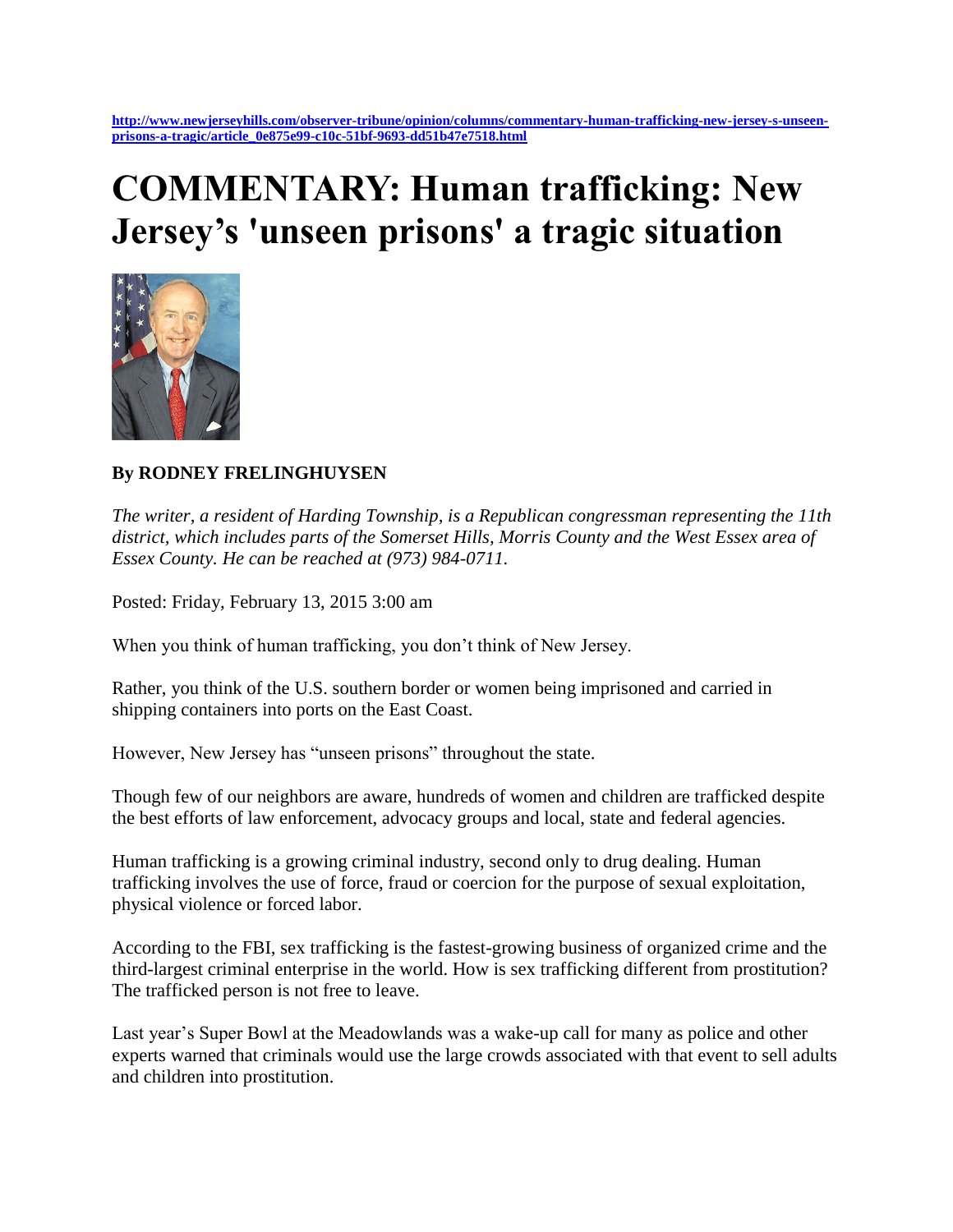Their hope was that they would find willing clients among the people attending parties or the game itself.

Across the United States, more than 17,000 people are trafficked into the United States every year, according to the Congressional Research Service.

Some are forced into low-wage or unpaid work. Others are exploited for sex or sold into prostitution rings. According to a University of Pennsylvania study, quoted by the FBI, another 300,000 American children are at risk of becoming victims of sex trafficking every year. Tragically, most of the victims of this crime are vulnerable youth who have run away from home, are part of a child welfare system, and/or have been previous victims of abuse and assault.

## *Trafficking Hub*

Unfortunately, New Jersey has been described as a "hub" for human trafficking. Why? Our state is easily accessible via our interstate highways. Major tourist destinations like Atlantic City and New York City makes us more vulnerable and susceptible. And since traffickers often prey on victims of their own background, New Jersey's great ethnic diversity makes it harder for law enforcement to observe and prosecute these activities.

This is a shocking nationwide crisis.

"Modern-day slavery exists right here in the United States," said my colleague Congresswoman Ann Wagner, R- Missouri. "Through the scourge of human trafficking, children in our own neighborhoods and communities are sold into forced prostitution every single day.

Sexual predators can browse advertisements and have child prostitutes sent to their hotel rooms as easily as if they were ordering a pizza."

This week, the House passed a dozen bipartisan bills designed to protect children and combat this growing problem – providing support and services to the victims of this crime and boosting resources for law enforcement.

I am a cosponsor of many of these bills which are intended to build on the bipartisan laws passed last year to reduce child sex trafficking and increase adoptions of foster care youth.

But at its root, combating this scourge takes the increased awareness of every citizen.

Speaking up is the most effective way to protect and support the victims and their families.

Is someone you know being trafficked? Is human trafficking happening in your community?

Knowing the red flags and indicators of human trafficking is a key step in identifying more victims and helping them find the assistance they need.